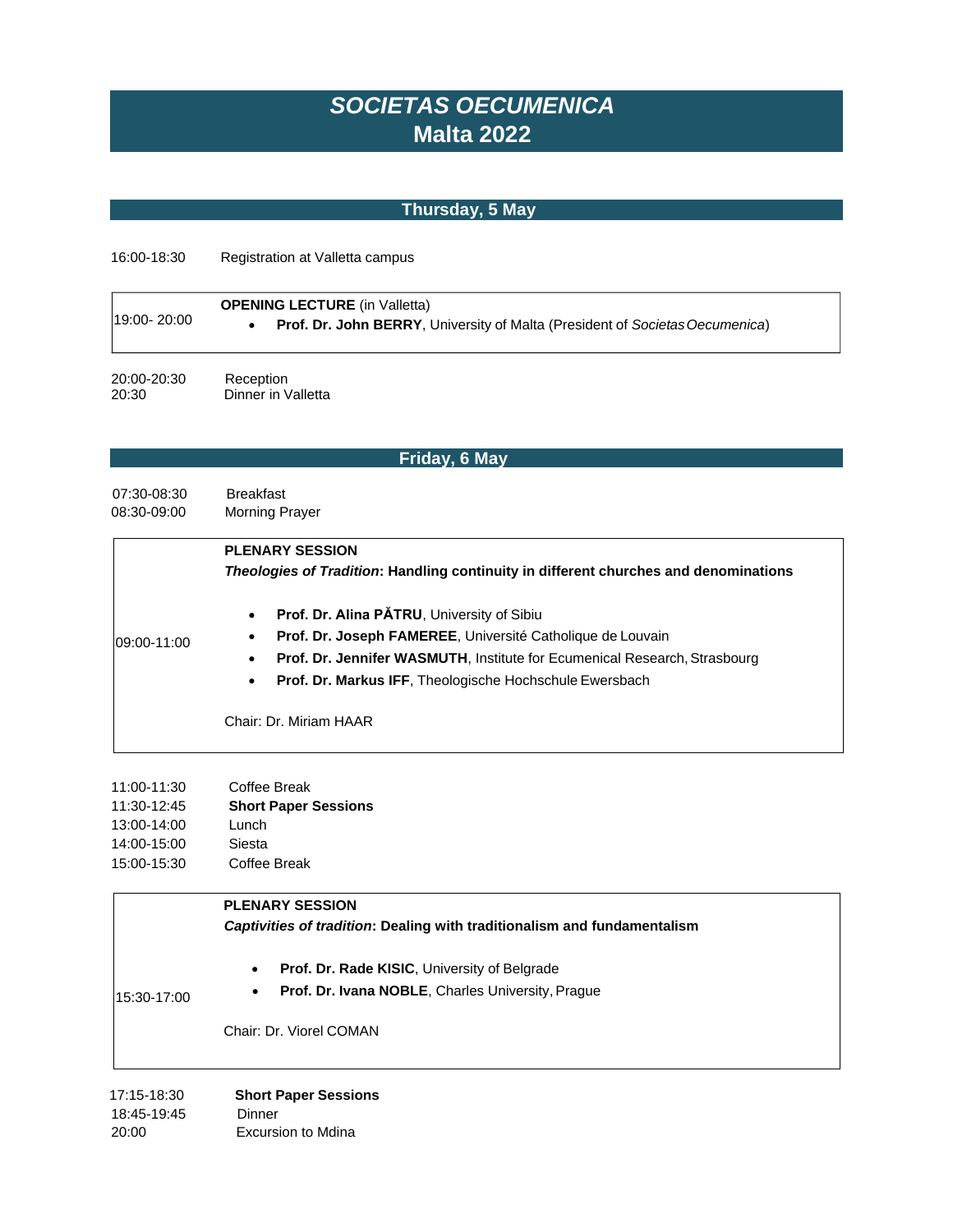#### **Saturday, 7 May**

07:30-08:30 Breakfast 08:30-09:00 Morning Prayer

|             | <b>PLENARY SESSION (PART I)</b><br><b>Changing traditions: Preserving identity through discontinuities</b>                                                   |
|-------------|--------------------------------------------------------------------------------------------------------------------------------------------------------------|
| 09:00-10:30 | Prof. Dr. Riccardo BURIGANA, L'Istituto di Studi Ecumenici, Venice<br>$\bullet$<br>Prof. Dr. Rolf J. PÖHLER, Theologische Hochschule Friedensau<br>$\bullet$ |
|             | Chair: Dr. Johannes OELDEMANN                                                                                                                                |

10:30-11:00 Coffee Break

11:00-12:30 **PLENARY SESSION (PART II)** *Changing traditions***: Preserving identity through discontinuities** • **Dr. Evgeny PILIPENKO**, SS. Cyril and Methodius Theological Institute ofPostgraduate Studies, Moscow • **Prof. Dr. Myriam WIJLENS**, University of Erfurt Chair: Dr. Johannes OELDEMANN 13:00-14:00 Lunch 14:00-15:00 Siesta

15:00-15:30 Coffee Break

15:30-17:30 **Membership Assembly I** 

17:45-18:15 **Short Paper Session** 

18:30-19:30 Dinner

19:30 Free Evening

#### **Sunday, 8 May**

| 08:30-09:30 | <b>Breakfast</b>                                                 |
|-------------|------------------------------------------------------------------|
| 09:30       | Transfer to Valletta for Liturgical Services                     |
| 13:00-14:30 | Lunch offered by the Serbian Orthodox Church in Malta            |
| 15:00       | Excursion to the Three Cities: Vittoriosa, Senglea, and Cospicua |
| 19:00       | Dinner (individual arrangements)                                 |
| 21:30       | Transfer to Rabat                                                |